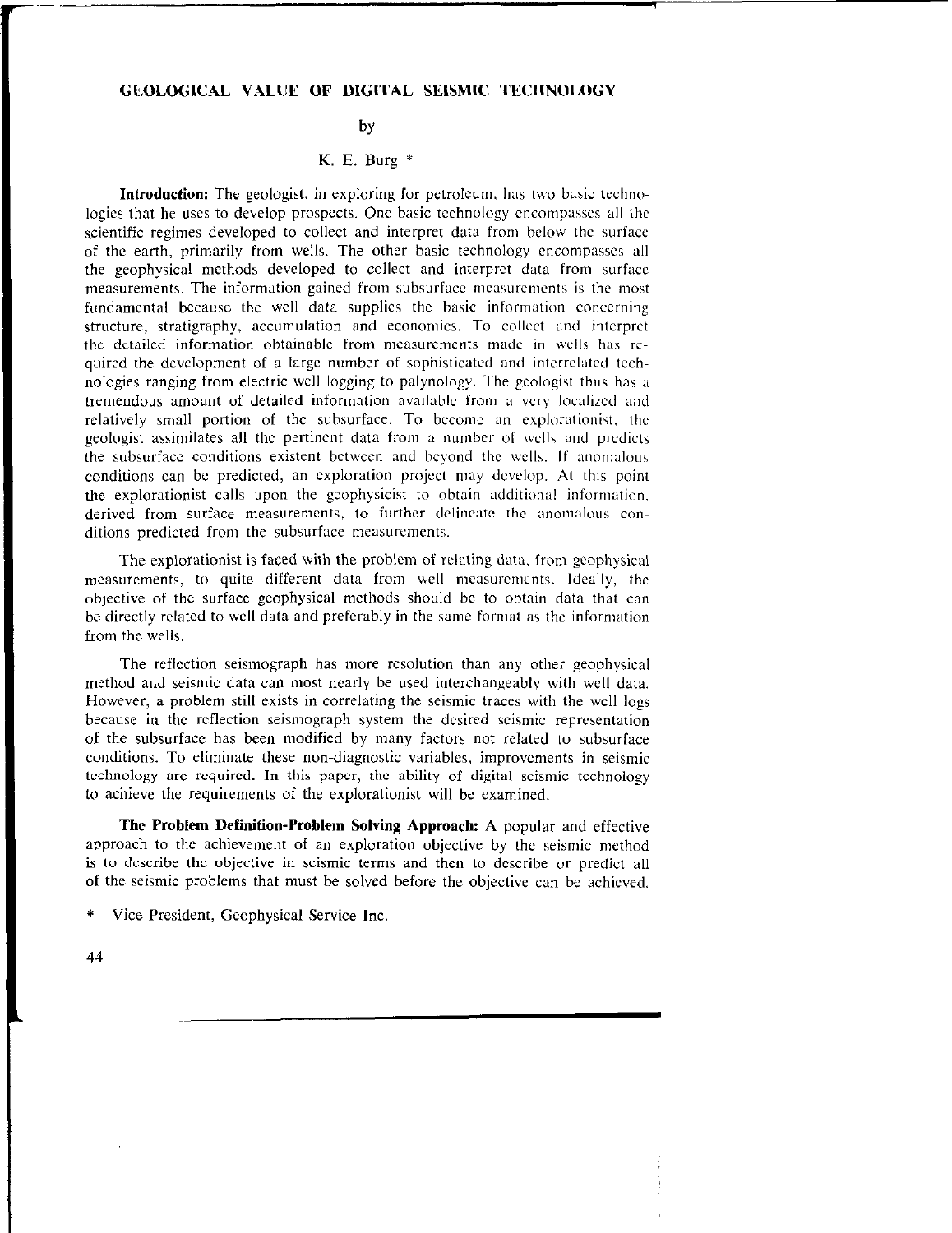This is the problem definition. The next step is to devise a system that will solve these problems so that only the diagnostic seismic data remains. This is the problem solution.

The first step in the problem definition-problem solving approach is to define the exploration objective in geologic parameters. The explorationist, from studies of all the available data, such as well logs of all types (including continuous





FIGURE 1. Synthetic seismogram - stratigraphic trap model.

L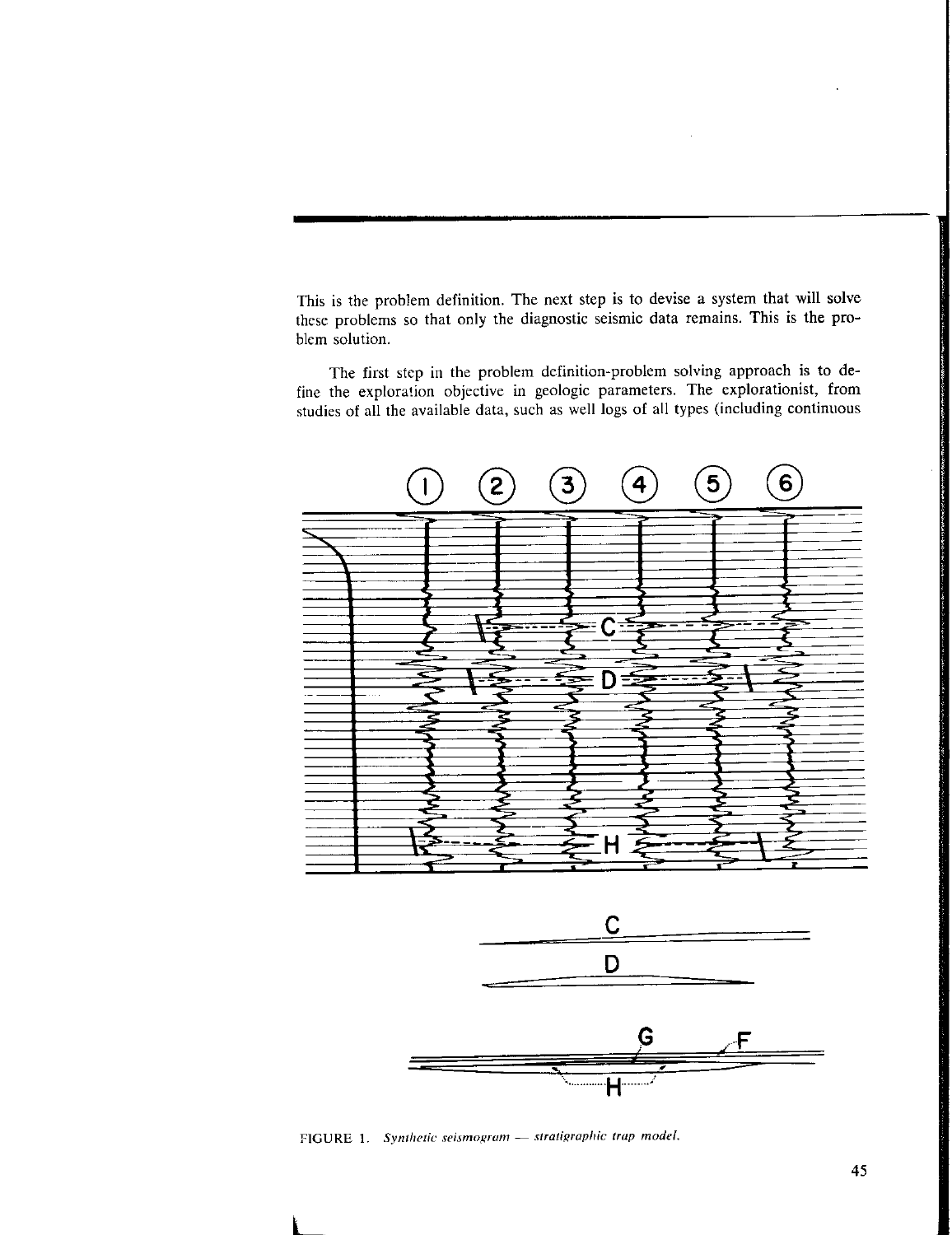velocity or sonic logs), cross-sections and maps, and from exchange of ideas with the geologist and geophysicist, defines the objectives.

An example of this approach is shown in Figure 1. In this Rocky Mountain area the objective is to find where sand "C" pinches out or where the sand "D" build-up occurs. The deeper sedimentary complex "F", "G" and "H" needs to be delineated and described. The explorationist in working up his prospect postulates that these stratigraphic conditions exist in the area, that they are economic objectives and that they do manifest themselves on sample and electric logs.

The geophysicist must represent these postulated stratigraphic conditions in seismic terms. The second step in the problem definition sequence then is to modify the continuous velocity, sonic or other logs to show the postulated sedimentary changes on a suite of logs. A multiple-free synthetic seismogram is then made from each of these logs. The six synthetic seismograms shown on the top of Figure 1 were made from synthetic logs that modeled the stratigraphic conditions shown on the bottom of the figure. These synthetic seismograms include a source function that was band limited zero to one hundred cycles per second. Thus, they are rich in high frequencies. The pinchout of sand "C" between synthetics 1 and 2 is discernible. The change in acoustic impedance associated with sand "D" is minor and its effects obscured by an earlier event. Thus, it is probably not possible to find the build-up in sand "D". The "FGH" complex can be seen on sample and electric logs, ahd with careful work can be resolved. However, the complex is not diagnostically displayed by acoustic contrasts on continuous velocity logs, and as a result, the variations in this complex are not displayed on the synthetic seismograms.

The suite of synthetic seismograms in Figure I is the seismic representation of the objectives. The pinchout of sand "c" can probably be mapped if the synthetic seismograms can be matched by field seismic records obtained in the prospect area. One requirement is that the field contains considerable high-frequency energy.

## Evaluation of Ability of Seismic Method to Achieve Exploration Objective:

The extent to which prior shooting achieved the objective can be evaluated by a comparison with the synthetic examples. In general, such a study will show wherein the objective was not achieved. Changes in reflection character from shot to shot or from a profile may be attributable to variations in the shot pulse, shot environment, ghost reflections or reverberations in the nearsurface layering. Quite often the variations from record to record due to these factors strongly over-ride the diagnostic subsurface variables. Thus, a study of prior shooting will indicate to what extent these variables must be eliminated.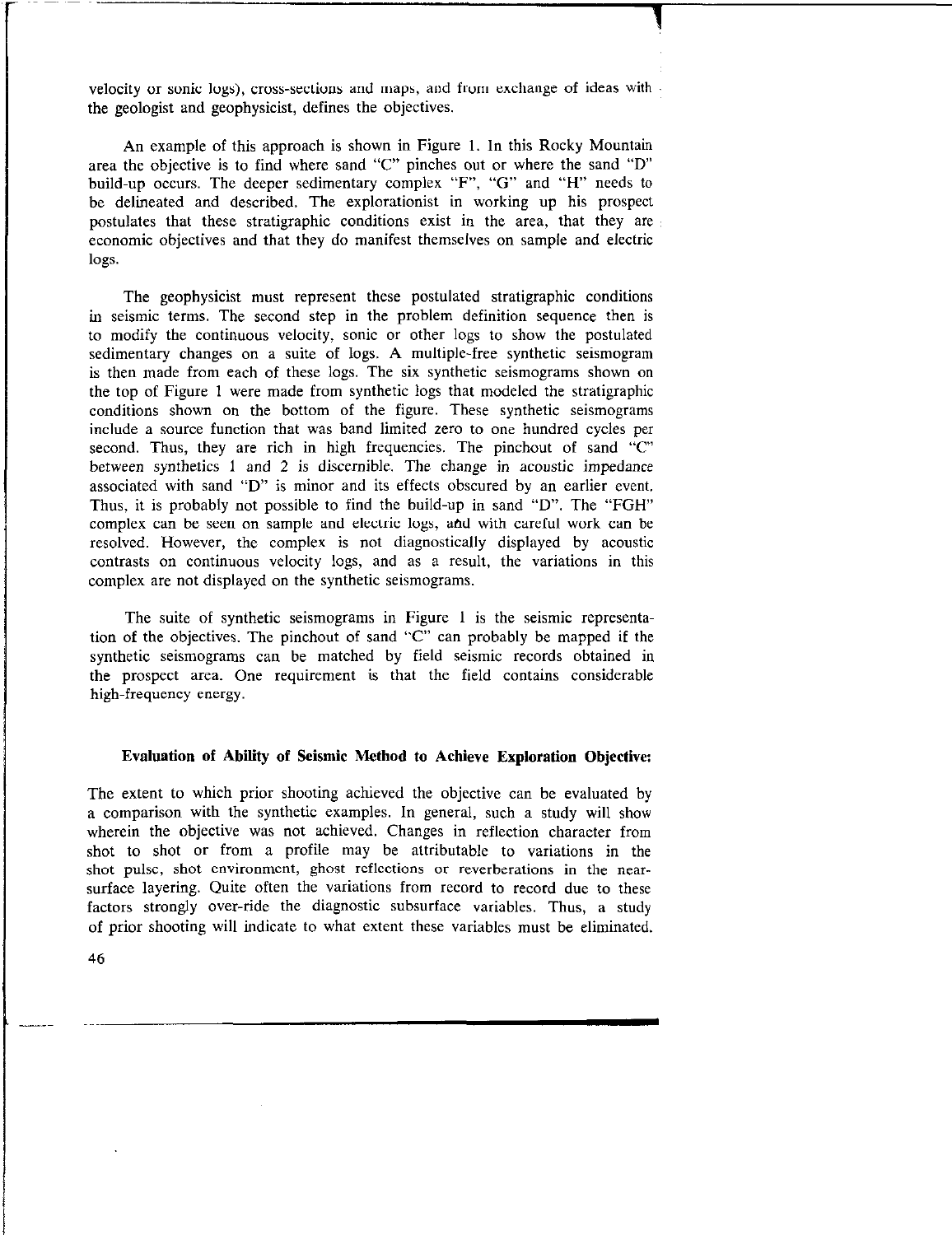Short period reverberations, of the type often encountered in marine work, and the longer period section multiples may completely obscure the objective reflections. These signal-like events may be discernible on the previous shooting, but generally the records were obtained with automatic gain control or on short spreads in a manner that makes definite analysis of the problem difficult.

If the exploration objective cannot be achieved by a reanalysis of prior shooting, one may conclude that the reflection quality, as well as its diagnostic content, must be appreciably improved. This requires a much better signal-to-noise ratio in the field recorded data and greater sophistication in subsequent processing. The characteristics of the organized source-generated noise may be definable from prior shooting of "noise" or "micro" spreads, but generally the noise is complex and apparently random and non-coherent and thus difficult to analyze, and special field and processing techniques may be required.

At this stage in the evaluation or description, of the seismic problem we have used synthetic seismograms to describe the exploration objective and thus gain an idea of the diagnostic seismic signal that must be developed; and we have some understanding of the source-generated noise.

Design of the Seismic Exploration System: From previous shooting it is generally possible to draw a block diagram depicting the components that enter into the total seismic problem or system. (See Figure 2). To solve this problem



FIGURE 2. Land seismic system.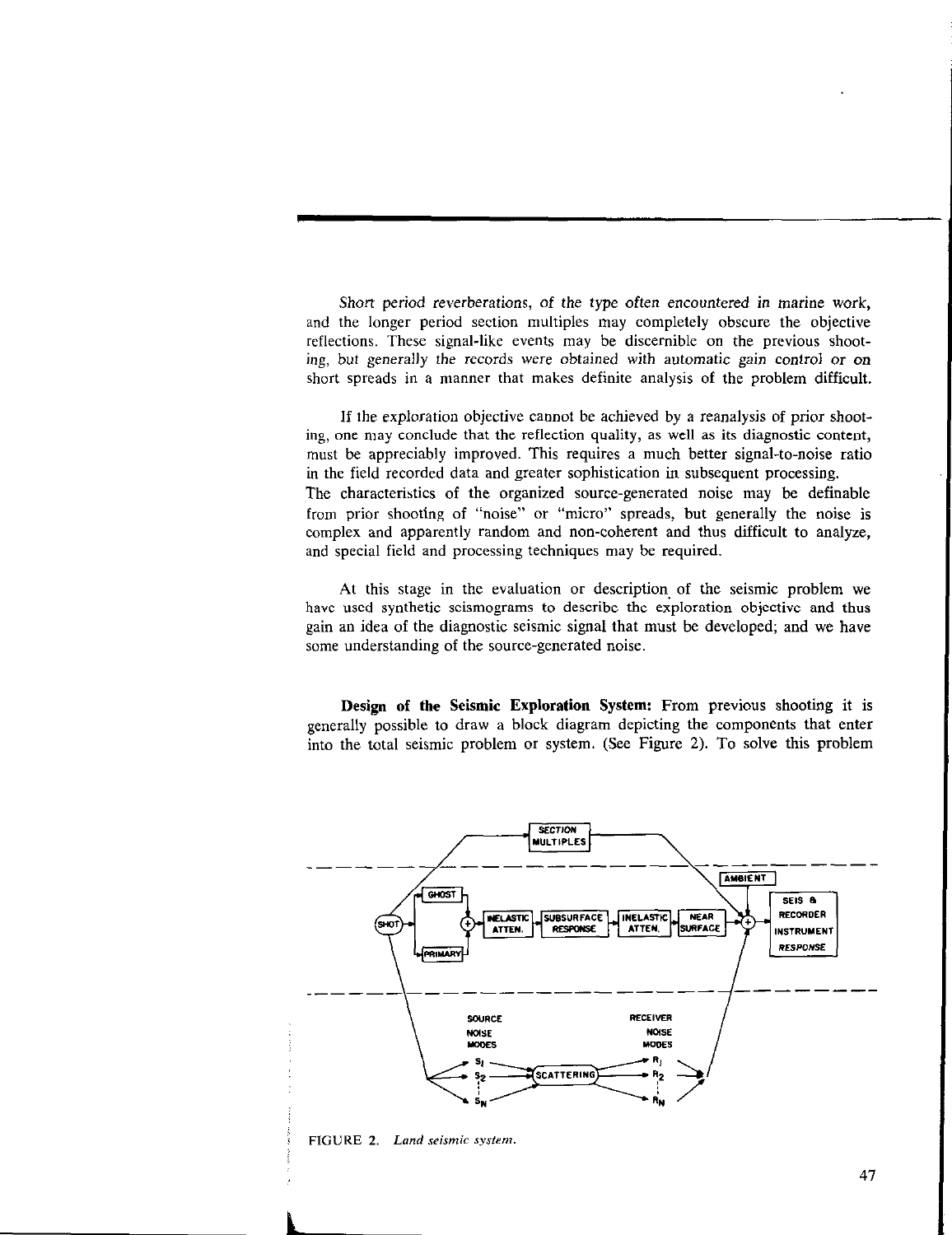we need to determine the specific contribution of each of these components in the prospect area. This requires investigative, well controlled field measurements. For example, the source characteristics can be ascertained from shots of various sizes, at various depths, and in different environments, to see the effect of these controllable factors upon the source noise and upon frequency content of the record. The characteristics of the various noise modes, their generation and propagation, are determined from analysis of noise spread data. An understanding of the multiple reflection problem can be gained from analysis of velocity profiles (expanding spreads) and from comparison of multiple-free synthetic seismograms with synthetics made to depict various postulated multiple mechanisms.

Example of Seismic System Design: In the area described by the synthetic seismograms of Figure 1, the field records must contain considerable highfrequency energy because the relatively thin sand members are represented by sharp, high-frequency impulses. Thus, a first requirement is to develop a field system that generates and records broad frequency spectra. In this area, shots of various sizes and various depths were analyzed, using digital methods, to obtain the effect of variations in shot conditions upon frequency content of the record. In this analysis the primary interest is in the variation of the source signal function and not the variation in noise generation or in ghosting. Thus, the first digital process applied was the optimum wide band vertical stack or deghost program. This eliminated the ghosting phenomena, even if complex, without effecting the frequency content of the record. (See Geophysics, Vol. XXIX, No. 5, page 783, Schneider et al). The next digital process was the elimination of coherent noise using wide band velocity filtering, the Pie Slice process. Once again it is important to remove the noise without removing any of the signal frequencies. Thus, a wide band process is required. Geophysics, Vol. XXVIII, No. 6, page 948, Embree et al.) The ghost-free low-coherent-noise record is then analyzed to determine the power spectra, Figure 3 shows the relative power density as a function of frequency for an early portion of the record (0.3 to 0.8 seconds) and for a later portion (1.5 to 2.0 seconds). As would be expected, the shallower reflections have a higher frequency content, with considerable power in frequencies as high as 80 cycles per second. The deeper reflections have a much narrower frequency spectra with much less power in the frequencies above 50 to 60 cycles. It is interesting to note that the high-frequency content in the early record gate drops off at the rate of 0.2 db per cycle, whereas in the later gate the drop-off is a much more rapid 0.4 db per cycle.

In the prospect area, the subsurface strongly filters the high frequencies in the seismic signal. To overcome this, the source should be as rich in high frequencies as possible, and special care must be taken in the use of multiple shots and seismometers to avoid cancellation of high frequencies. The spectra analysis also suggests that special digital processes will be required to recover the high frequencies.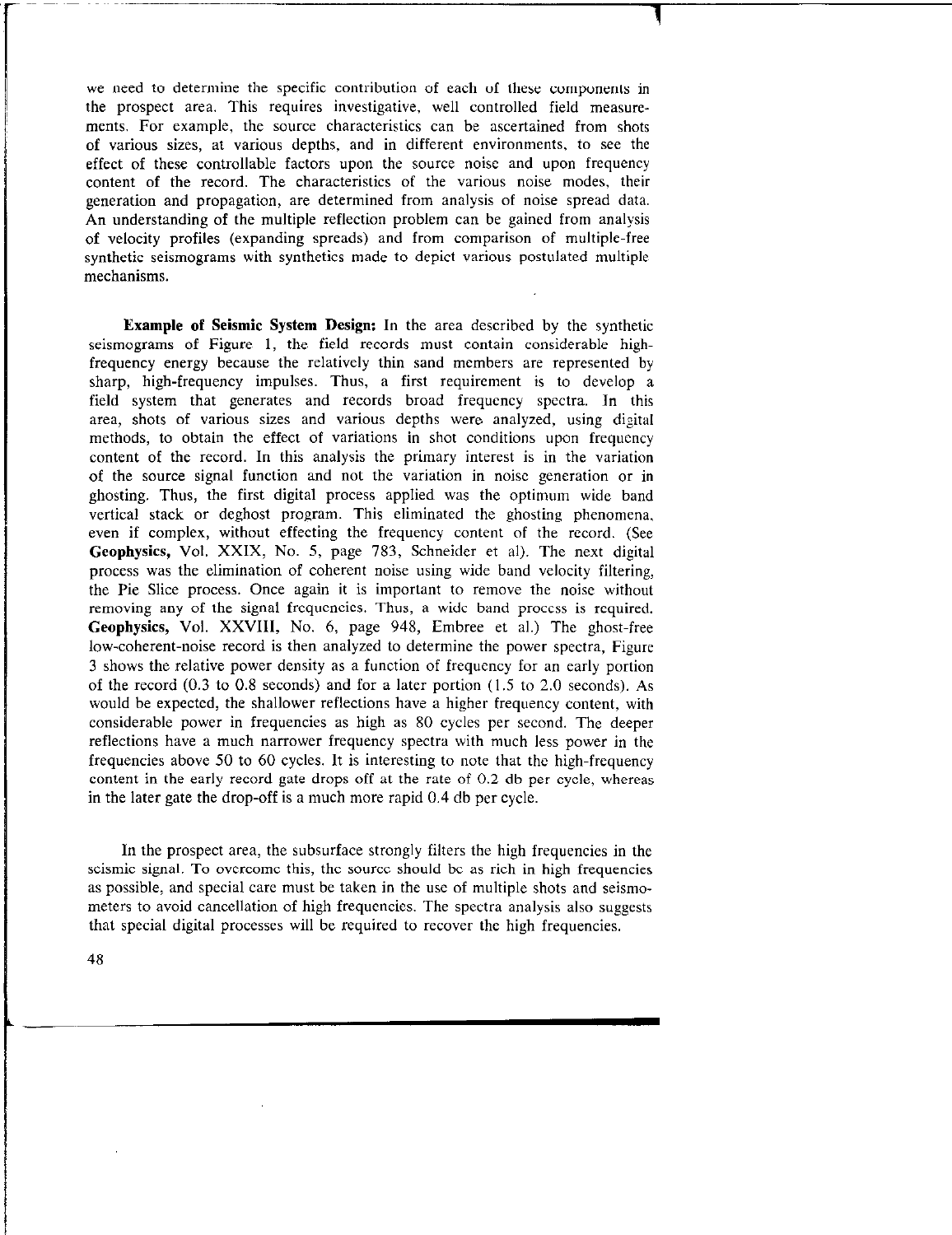

FIGURE 3. Spectra estimates from deghosted, Pie Sliced record.

The design of shot patterns and multiple seismometer arrays to eliminate source-generated noise is made much easier if the noise characteristics are represented on a frequency wave-number plot such as Figure 4. In this example the noise spread data were analyzed by digital processes to obtain the noise power as a function  $(F)$  and wave number  $(K)$ . (Note that wave number in cycles per foot is the reciprocal of wave length in feet per cycle.) The apparent velocities represented on the F-K plot range from 833 feet per second to infinity. The dominate coherent noise trains are shear waves, velocity 2000 feet per second, and Rayleigh waves, velocity 800 to 1200 feet per second. The contours show the relative levels of the noise in db.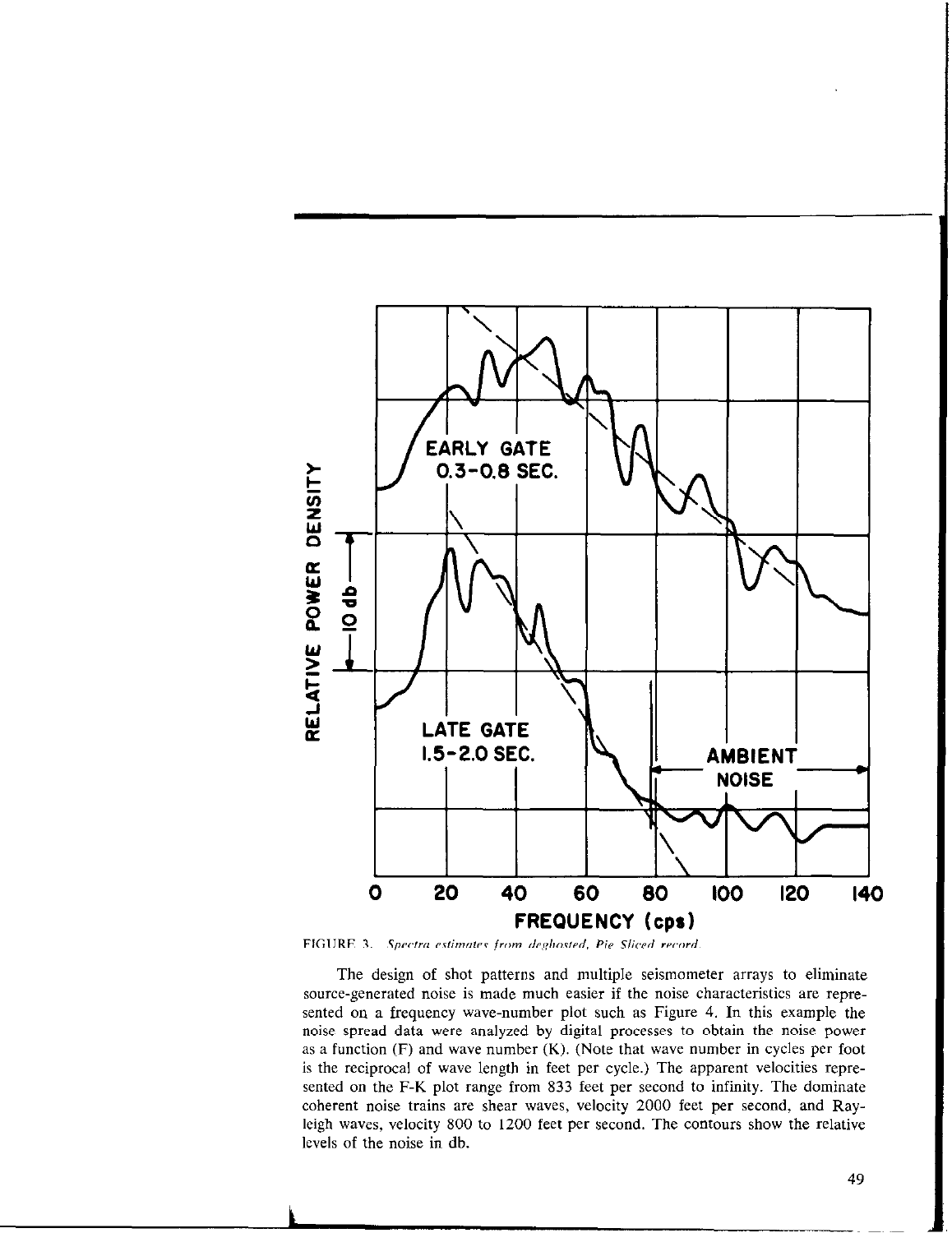

FIGURE 4.  $F$ ,  $K$  plot of noise power.

The response of an inline array of seismometers is shown on the bottom of Figure 4. This array will reduce all inline noise in the 0.01 to 0.03 wave-number range by 12 db, which will take care of much of the noise. However, there is considerable zero wave-number noise remaining in the 15 to 40 cycle-per-second range. This indicates that considerable broadside noise is present and area1 arrays instead of only inline arrays are needed. This was verified by a similar analysis of data from a cross-spread.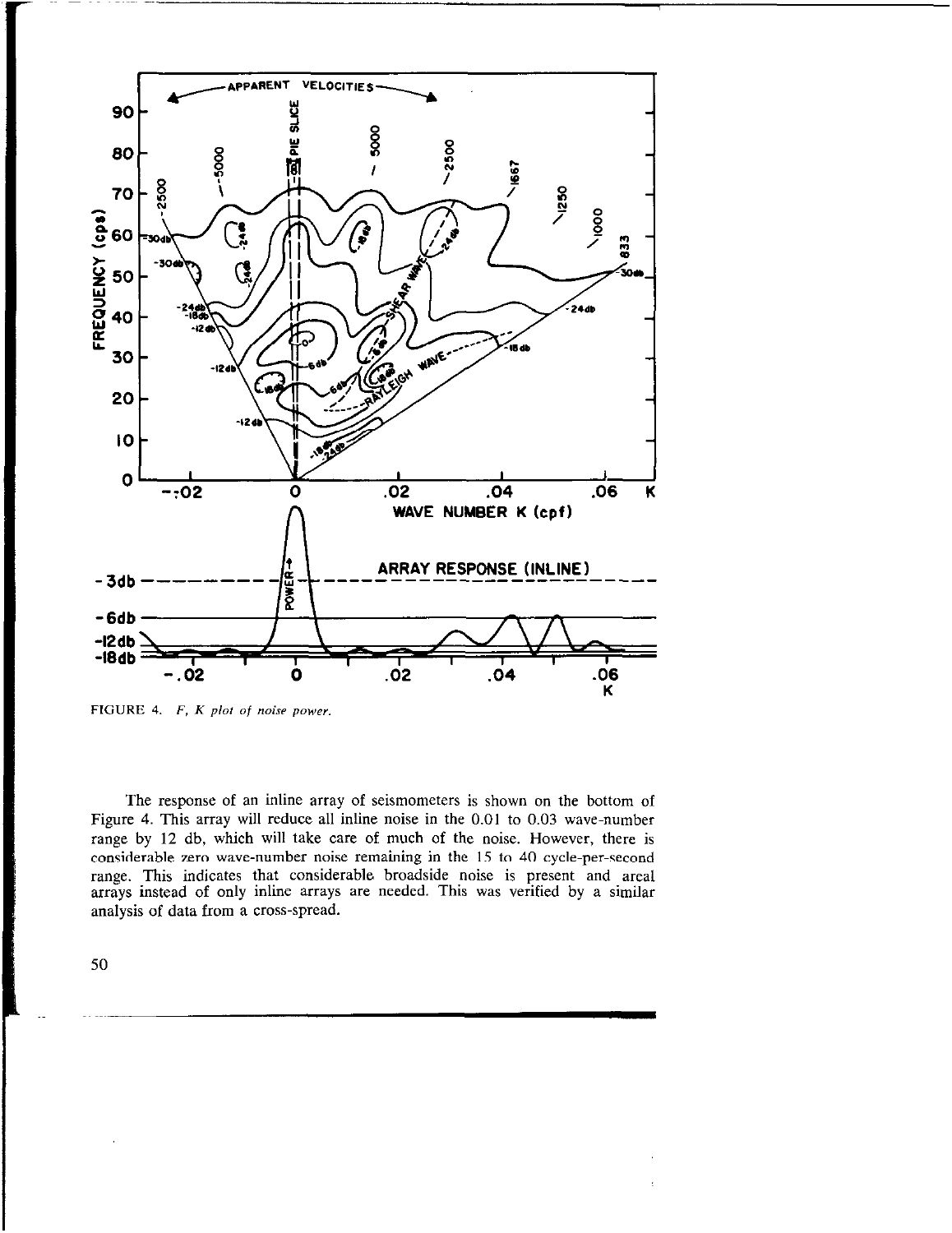

FIGURE 5. Deghost filtering.

The ghosting phenomena can be evaluated by shooting shots at different depths. In many areas there is considerable difference in reflection character between shot points and between shots in the same hole. In Figure 5, Trace 23 from S.P. 27 is shown for shot depths 150, 185, and 217 feet. In this example, from Western Canada, the "B" reflection needs to be developed as a reference and diagnostic information is required between the "B" and "D" reflections. It is apparent that variation from shot to shot is great and would obscure the diagnostic subsurface variation. In the digital process known as optimum wide band vertical stack, two or more shots at different depths are filtered with different filters and the output of pairs of filters is summed to obtain a deghosted record. Shots at 150' and 185' are individually filtered and combined to obtain trace 4 in figure 5. The 185' and 217' shots are likewise combined to obtain trace 5. The degree of duplication of traces 4 and 5 provides an evaluation of the process. In this case, reflection "D" is well developed and the effect of ghosting upon the weak reflection between "B" and "D" has been removed. This study shows that field shooting techniques must provide data for ghost elimination.

Evaluation of Seismic System in Prospect Area: At this stage in the program the frequency content of the record has been ascertained. The synthetic seismogram has shown the need for generating and recording a wide frequency spectrum. The noise has been analyzed and the recording and shooting geometry devised. The need for ghost elimination has been demonstrated. The next step is to evaluate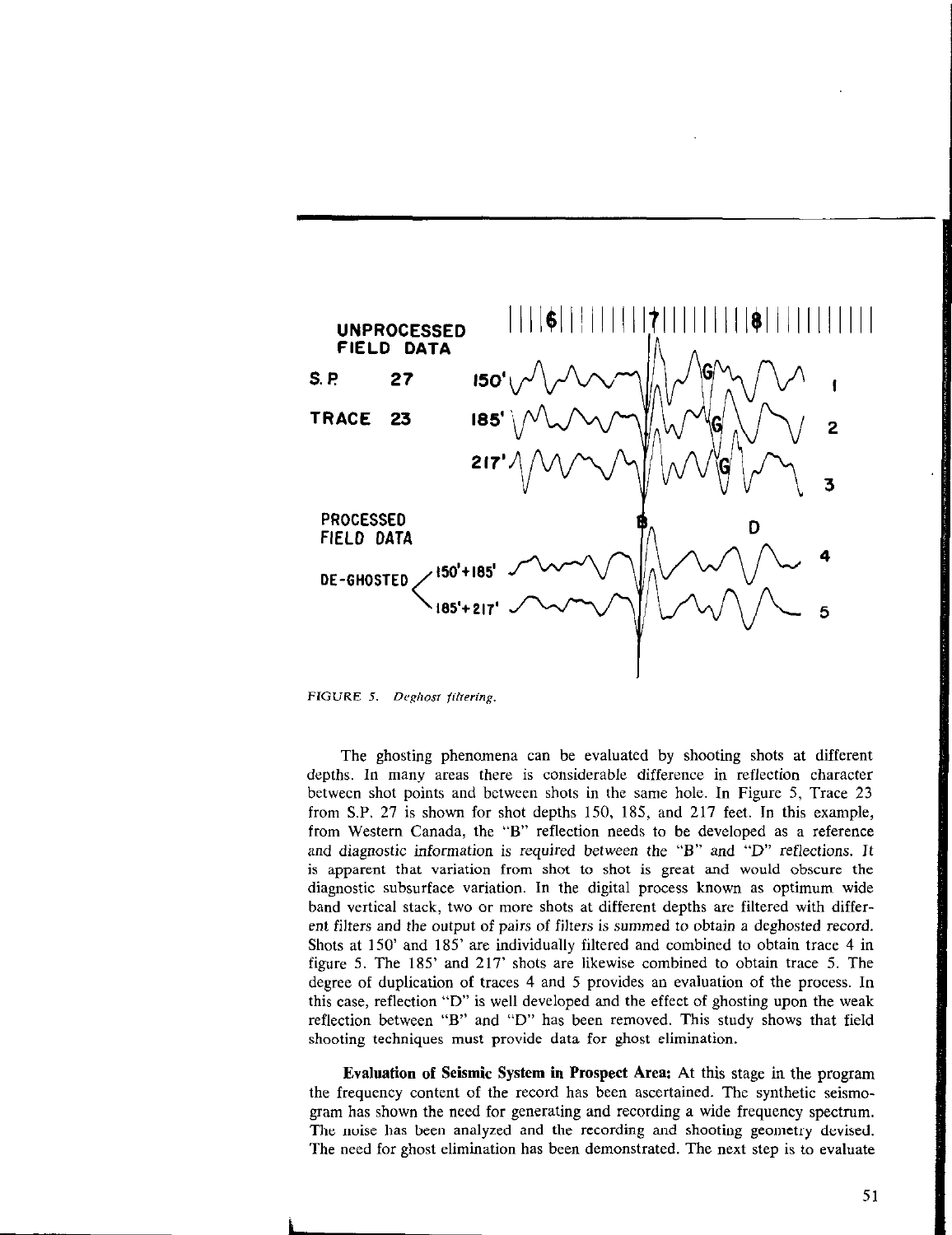

FIGURE 6. Test shooting plan.

the system in the prospect area at one or more wells where the objective can be described by synthetic seismograms. The purpose of the evaluation is to ascertain if all spurious and non-diagnostic information can be eliminated. If the end product duplicates the synthetic seismograms, it should be possible to map the exploration objective.

To evaluate the digital seismic system in the Rocky Mountain prospect where the objectives were described by the synthetics in Figure 1, a well was selected from which a diagnostic synthetic seismogram could be made. Three profiles were shot so that they have a common depth point at the well as shown in Figure 6. The traces on these three profiles having a common subsurface were selected and displayed in Figure 7. These traces duplicate reasonably well for some reflections, but in the zone of interest, 1.4 to 1.6 seconds, the duplication is poor. In this example the field records were digitally processed to achieve True Ampli-

52

-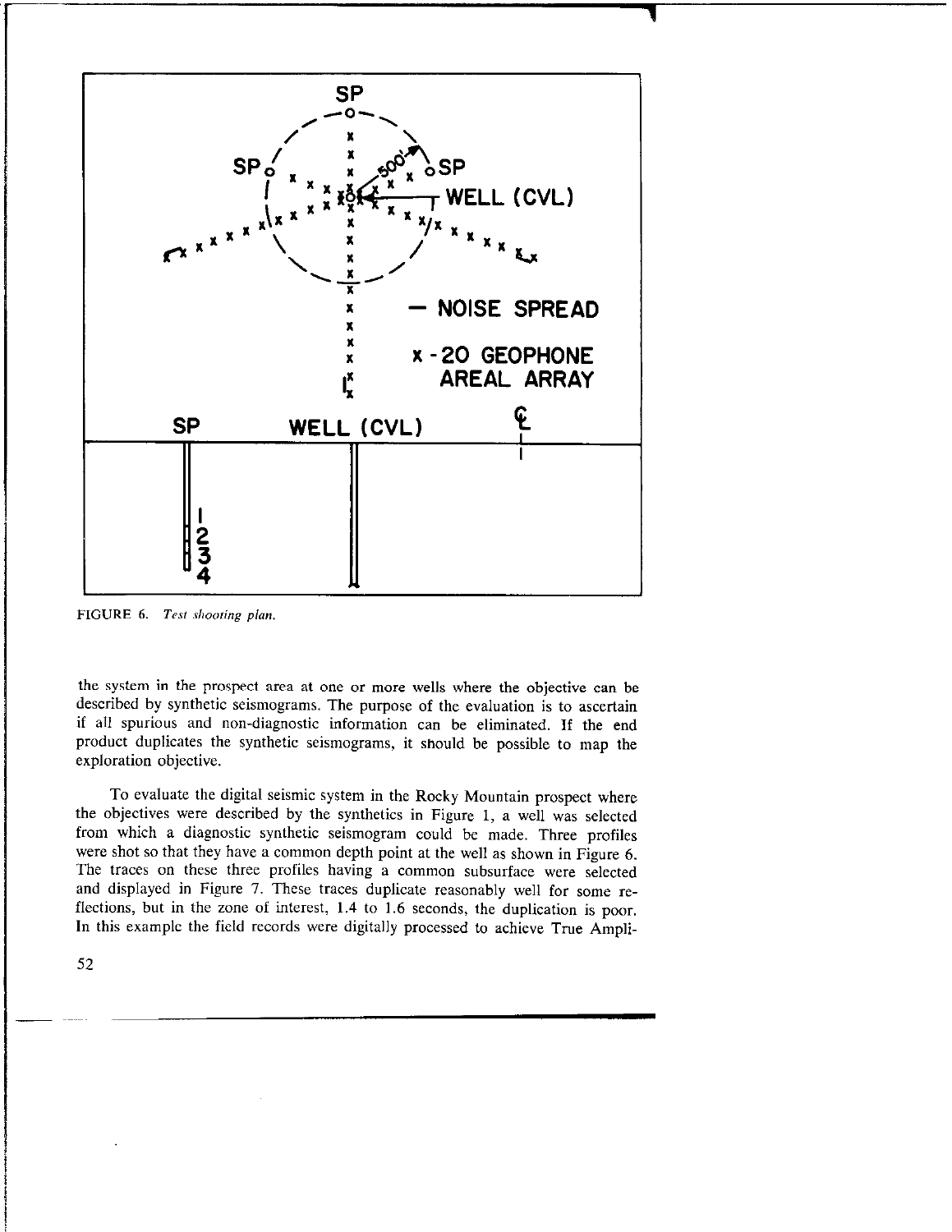

FIGURE 7. Uphole test shots  $-$  T.A.R.

tude Recovery (T.A.R.). This compensates for spherical divergence, inelastic attenuation and for program gain.

The results from additional digital processing are shown in Figure 8. The deghost process has been applied to pairs of shots to renmve the shot variable due to ghosts, and the coherent noise was eliminated by velocity filtering. The traces from pairs of shallow and deep shots and from the three profiles now duplicate quite well. Since the traces all duplicate, it is now permissible to sum or composite the data on the top five traces to obtain the best average seismic representation of the subsurface, as shown on the third trace from the bottom.

The synthetic seismogram on the bottom trace shows a number of objective horizons "A" through "H". At this point there is very poor duplication between the synthetic from the well and the composite trace from surface seismic measuremerits. The synthetic has been filtered with a time varying filter of 0.5 db per cycle to see the effect of inelastic attenuation. In this case the filtering was ; probably too severe and probably over-compensated for loss of high frequencies due to travel through the subsurface.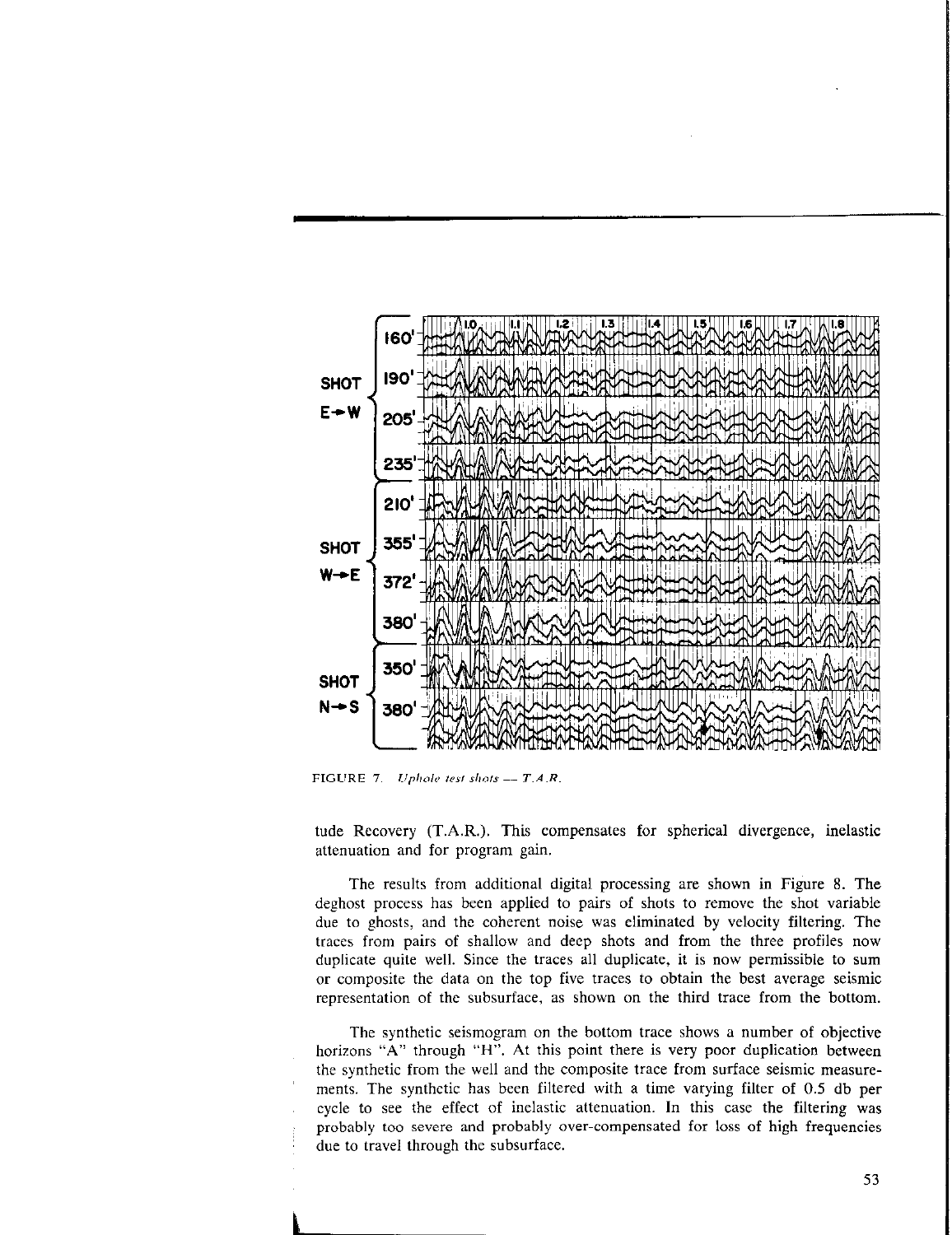

FIGURE 8. Test shots  $- T.A.R., \text{ } deghost, \text{ } Pie \text{ } Slice.$ 

The traces shown in Figure 9 have been individually developed to compensate for remaining variations in character not related to ghosting and to compensate for some of the lack of high frequencies. The individual traces now duplicate very well, and the composite of the five top traces compares quite favorably with the deconvolved synthetic on the seventh trace. The loss of high frequencies resulting from the time varying filtering of 0.5 db per cycle has been recovered by the deconvolution process and the composite, filtered synthetic and synthetic now all agree quite well except for the events at 1.7 seconds.

The results from each step in the digital data processing are summarized in Figure 10. The top trace, which represents the field data with True Amplitude Recovery, shows very little agreement with the synthetic seismogram. Trace 2 shows the application of deghost filtering and Pie Slice velocity filtering to remove the, coherent noise. This eliminated most of the shot variable and developed better record character duplication. The third thrace shows the deconvolution data, which now agrees very well with the synthetic seismogram.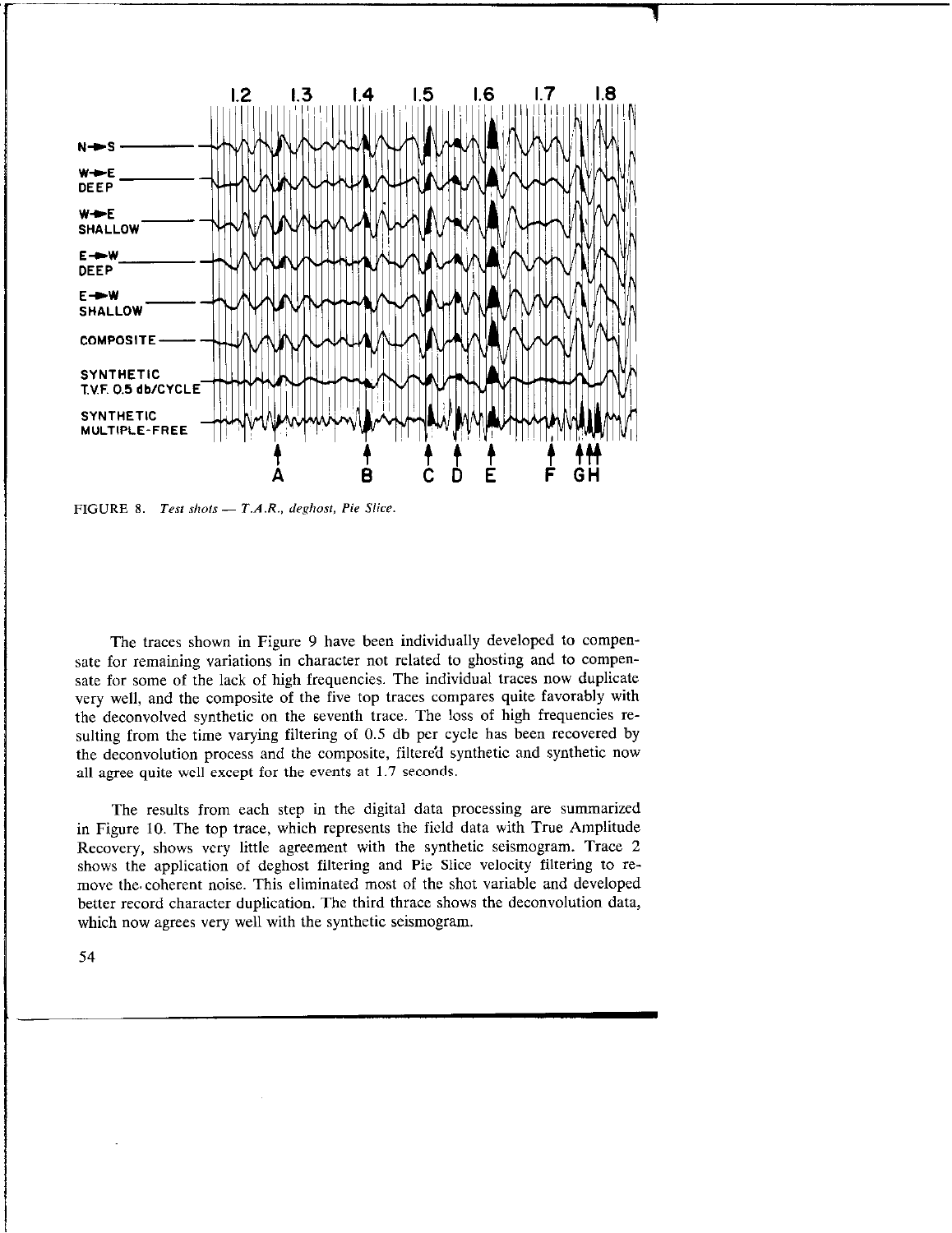

FIGURE 9. Test shots  $- T.A.R.,$  deghost, Pie Slice deconvolution.

Diagnostic Value of Digital Seismic System: The comparison between Trace 3, developed from seismic surface measurements, with Trace 4, developed from subsurface well data shows that events  $B$ ,  $C$ ,  $D$  and  $E$  can probably be mapped reliabiy. Events F, G and H cannot be mapped. The geophysicist would conclude that subsurface acoustic interfaces causing events B. C, D and E can be mapped by surface seismic measurements and sophisticated data processing. However, referring back to Figure 1, it appears that only event "C" is diagnostic of a sand pinchout and that the acoustic contrasts depicting the other sands are too weak or obscured by other contrasts so that diagnostic events do not appear on the synthetic seismogram. The conclusion is, therefore, that only event "C" truly represents an exploration objective. The sand "D" probably falls somewhere between "D" and "E" reflection events which in themselves are not necessarily diagnostic of changes in sand "D". The "FGH" complex is not diagnostically shown on the synthetic or in the deconvolved record. Thus, this exploration objective cannot be achieved.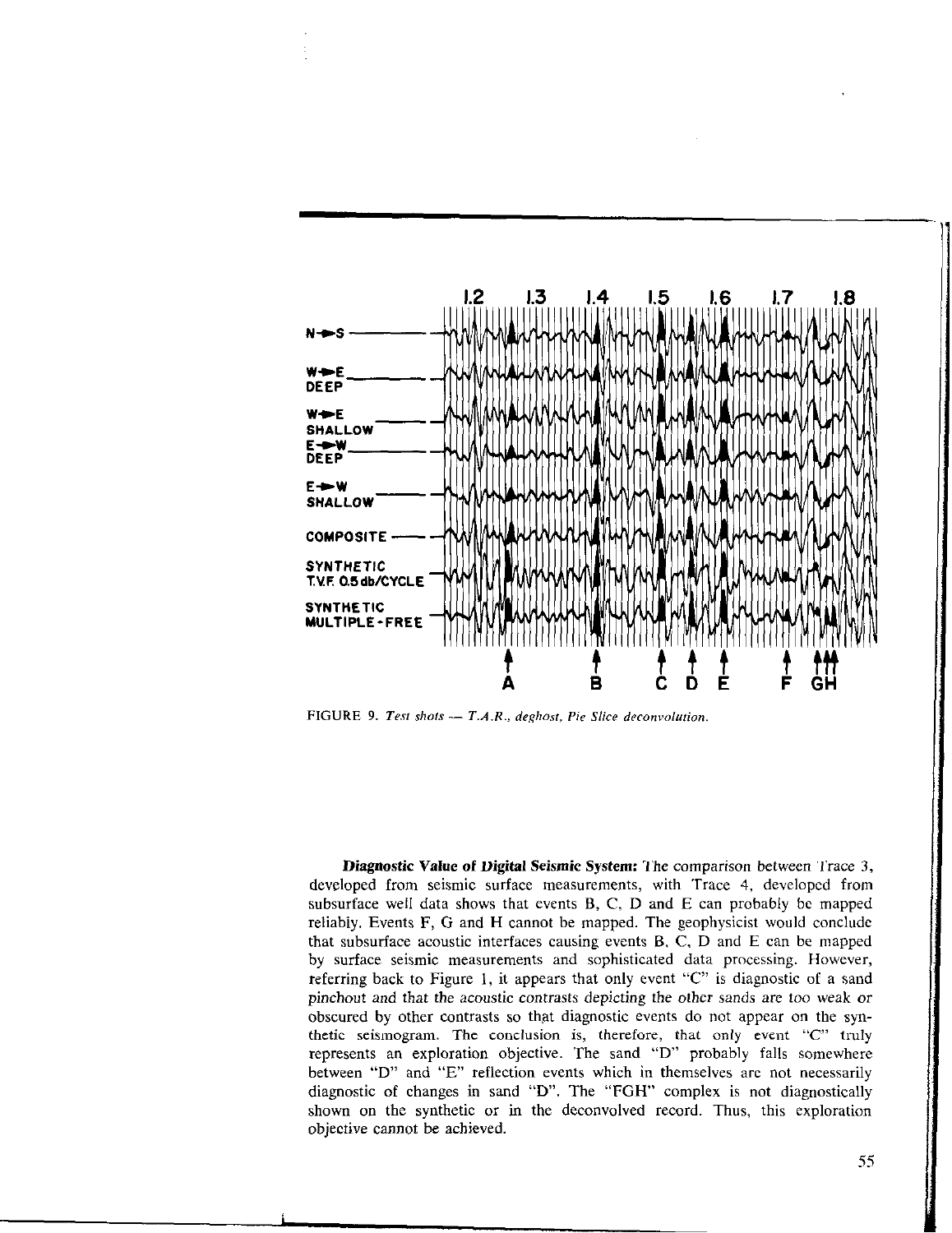

FIGURE 10. Processing summary.

At this point in the program the explorationist is assured that sand "C" can bc mapped if the results at the test location are diagnosic. It appears that the other objective cannot be achieved. In this example, however, the explorationist decides that sand "C" was an economic objective and production shooting was initiated. Control lines between wells were shot, additional synthetic examples were computed, and the seismic system was periodically modified to compensate for variations in the surface and subsurface conditions.

Geological Value of Digital Seismic Technology: The digital computer and digital technology, including means for recording seismic data in computer format and means for displaying the computer output in a format most readily correlated with subsurface information, provides a significant new tool or capability for the explorationist. A fundamental, step-by-step approach to the solution of the exploration problem can now be applied. These steps can be briefly stated:

- I. Describe the exploration objective by synthetic logs based on existing well data.
- II. Describe the objective in seismic terms, converting well data into acoustical data and into synthetic seismograms.
- III. Compare synthetic seismograms with synthetic logs to see to what extent the exploration objective is represented on the synthetic seismogram. Define the seismic objective.
- IV. Evaluate ability of prior shooting to define the seismic objective.